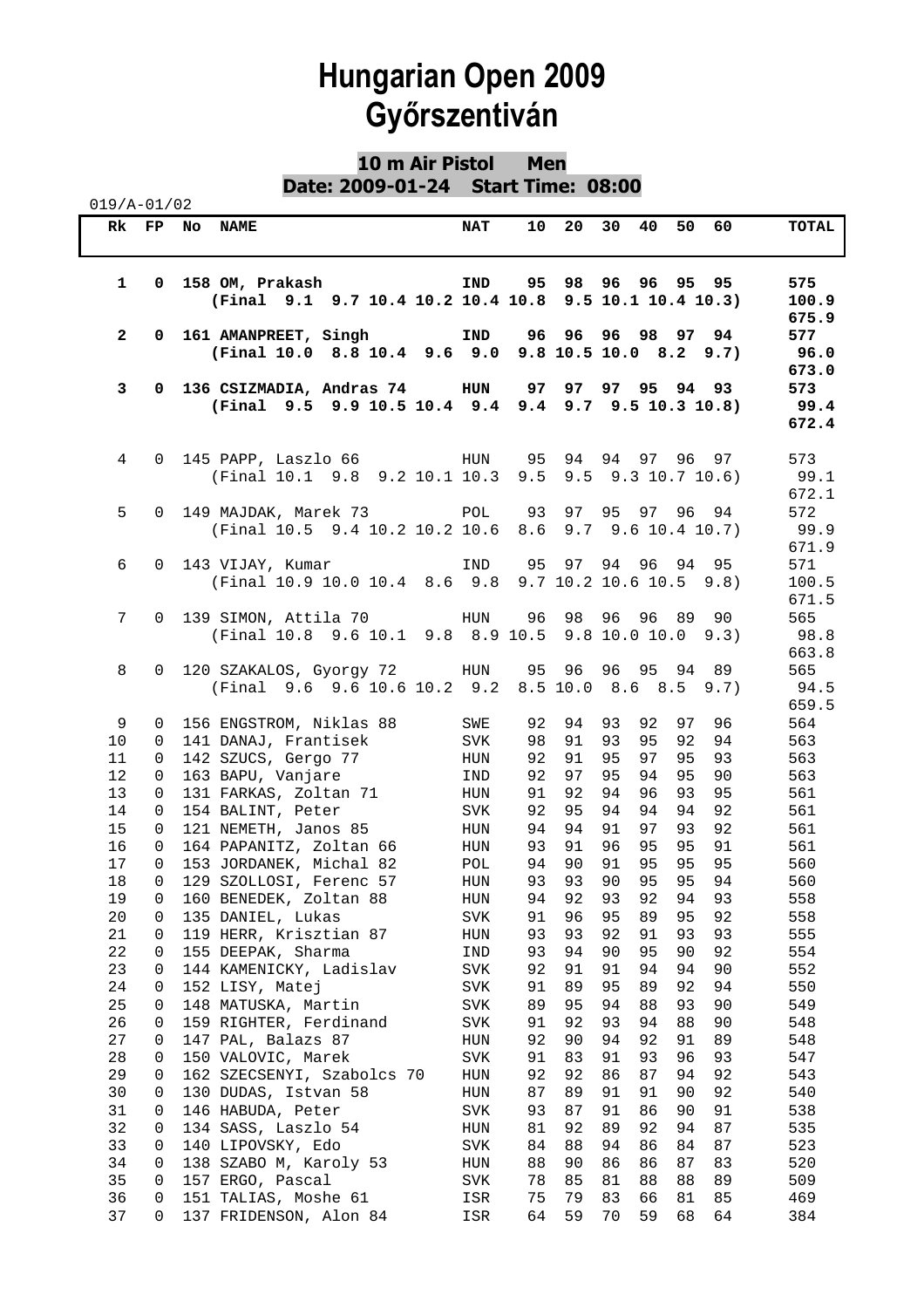#### **10 m Air Pistol Men mozgáskorlátozottak Date: 2009-01-24 Start Time: 08:00**

| Rk FP            |  | NO NAME                                                                            | <b>NAT</b>                             | 10  | -20 | 30 40                                              | 50       | - 60 | TOTAL             |
|------------------|--|------------------------------------------------------------------------------------|----------------------------------------|-----|-----|----------------------------------------------------|----------|------|-------------------|
| 2<br>$3^{\circ}$ |  | 1 0 125 GURISATTI, Gyula 66<br>0 126 KOSZEGI, Tamas 65<br>0 128 LORINCZI, Tibor 74 | <b>HUN</b><br><b>HUN</b><br><b>HUN</b> | 89. |     | 94 96 93 92 91 94<br>93 94 92<br>94 88 89 88 93 87 | 90 91    |      | 560<br>549<br>539 |
|                  |  | 0 127 DOME, Istvan 54                                                              | HUN                                    | 92  | 91  | 90.                                                | 87 85 91 |      | 536               |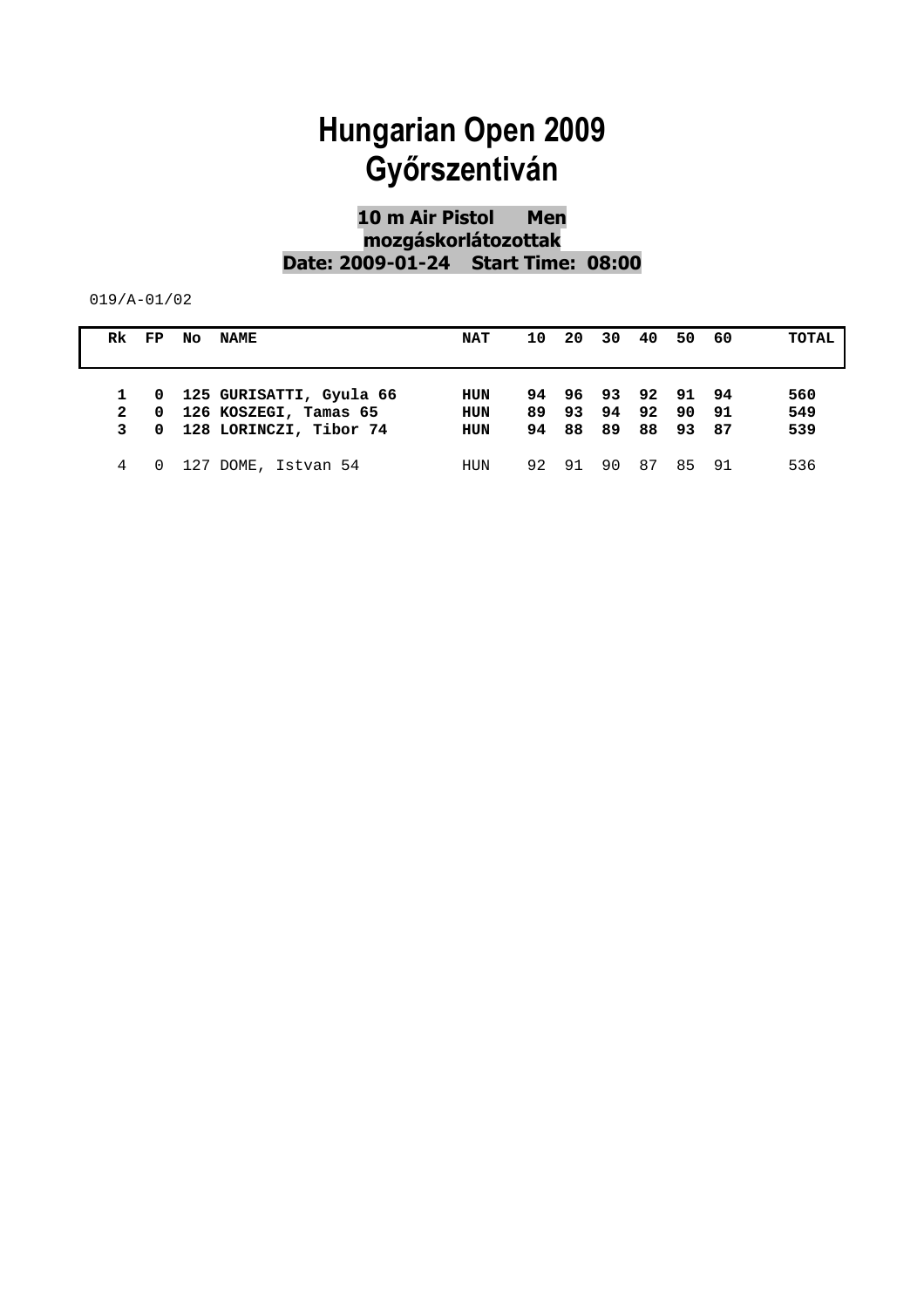#### **10 m Air Pistol Junior Men Date: 2009-01-24 Start Time: 08:00**

|                      | Rk FP No NAME<br><b>NAT</b>                                                                                                          | 10 20 30 40 50 60       | TOTAL                 |
|----------------------|--------------------------------------------------------------------------------------------------------------------------------------|-------------------------|-----------------------|
|                      | 1  0  172  AJITESH, Kaushal         IND     91  92  94  97  94  95<br>$(Final$ 9.2 10.2 9.5 10.0 10.6 9.2 10.1 8.6 9.8 10.8)         |                         | 563<br>98.0<br>661.0  |
|                      | 2 0 165 FAROOQ, Ali                 IND     92   91   92   94   95   98<br>(Final 8.9 10.0 10.3 9.9 8.5 10.2 10.4 9.3 8.9 10.5) 96.9 |                         | 562<br>658.9          |
| 3 <sup>1</sup>       | 0 171 HOVING, Viktor                 SWE     94 92 95 93 91 92<br>(Final 9.6 10.5 9.8 10.0 10.1 9.2 10.7 10.4 10.4 10.4)             |                         | 557<br>101.1<br>658.1 |
|                      | 4 0 169 DEVANK, Maheshweri 1ND 91 97 93 92 96 93<br>(Final 9.5 9.4 8.8 9.8 9.7 9.4 9.7 8.3 9.2 10.3)                                 |                         | 562<br>94.1<br>656.1  |
| 5                    | $(Final 9.0 9.8 9.5 9.6 9.6 9.7 10.6 10.4 9.5 9.9)$                                                                                  |                         | 558<br>97.6<br>655.6  |
| 6                    | 0 167 ANKUSH, Bhardwaj     IND 93 95 92 91 92 88<br>(Final 9.7 9.6 10.4 9.5 9.4 9.8 9.9 10.6 8.6 9.7) 97.2                           |                         | 551<br>648.2          |
|                      | (Final 9.9 8.5 9.9 10.3 10.3 9.6 7.9 6.9 8.8 9.6)                                                                                    |                         | 555<br>91.7<br>646.7  |
| 8                    | (Final 9.6 9.6 9.9 10.2 9.7 7.5 9.5 9.4 8.8 9.1)                                                                                     |                         | 540<br>93.3<br>633.3  |
| 9<br>10 <sup>°</sup> | 0 122 BULYAKI, Tamas 94 MUN 88 90 92 90 89 89<br>0 170 SKYVA, Martin SVK                                                             | 87 80 92 88<br>94<br>94 | 538<br>535            |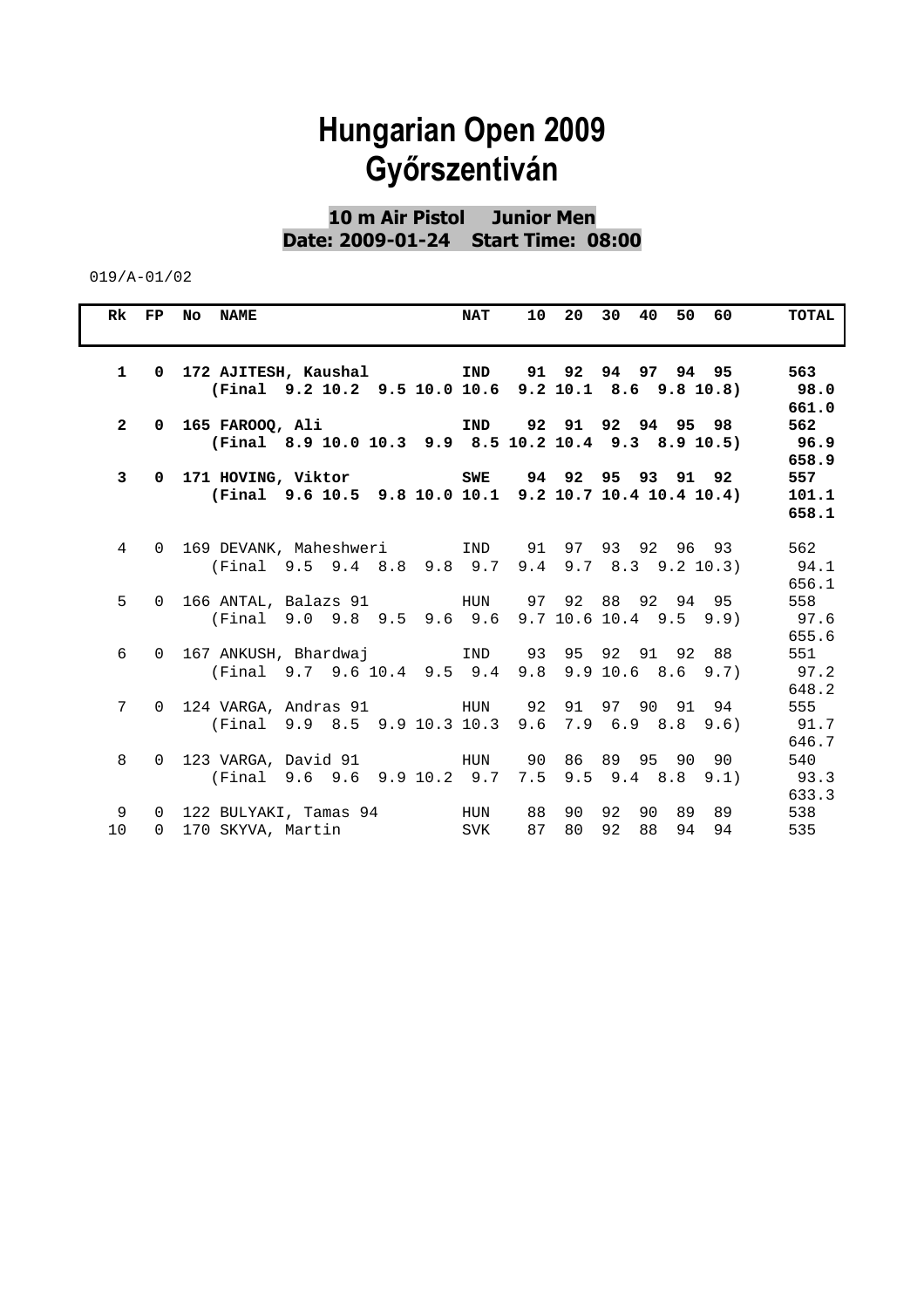**10 m Air Pistol Junior women Date: 2009-01-24 Start Time: 08:00** 

|                 | Rk FP No NAME  |                                                                    | <b>NAT</b> |    | 10 20 30 40 |       | <b>TOTAL</b> |
|-----------------|----------------|--------------------------------------------------------------------|------------|----|-------------|-------|--------------|
|                 |                |                                                                    |            |    |             |       |              |
| $\mathbf{1}$    |                |                                                                    |            |    |             |       | 378          |
|                 |                | (Final 8.5 9.8 9.7 9.9 10.1 10.0 10.5 9.5 9.5 9.9) 97.4            |            |    |             |       |              |
|                 |                |                                                                    |            |    |             |       | 475.4        |
| $\mathbf{2}$    |                | 0 202 HEENA, Sidhu                       IND     89   96   94   95 |            |    |             |       | 374          |
|                 |                | (Final 9.0 10.1 10.3 9.4 9.3 10.3 9.6 10.5 10.7 10.0)              |            |    |             |       | 99.2         |
|                 |                |                                                                    |            |    |             |       | 473.2        |
| 3               |                |                                                                    |            |    |             |       | 374          |
|                 |                | (Final 10.2 9.5 8.4 9.9 10.3 10.5 10.2 10.1 9.9 9.9) 98.9          |            |    |             |       | 472.9        |
|                 |                |                                                                    |            |    |             |       |              |
| $4\overline{ }$ |                |                                                                    |            |    |             |       | 368          |
|                 |                | (Final 8.7 8.7 10.6 9.6 9.8 9.0 9.8 8.5 9.4 9.7) 93.8              |            |    |             |       |              |
|                 |                |                                                                    |            |    |             |       | 461.8        |
| 5               |                | 0 187 SUDI, Katalin 91 6 HUN 90 90 88 92                           |            |    |             |       | 360          |
|                 |                | (Final 10.8 10.2 9.7 8.3 9.0 10.2 10.9 10.9 10.4 8.1) 98.5         |            |    |             |       |              |
|                 |                |                                                                    |            |    |             |       | 458.5        |
| 6               |                |                                                                    |            |    |             |       | 358          |
|                 |                | (Final 9.1 8.3 10.0 10.1 9.5 8.9 8.8 10.1 9.3 10.4) 94.5           |            |    |             |       |              |
|                 |                |                                                                    |            |    |             |       | 452.5        |
| 7               |                |                                                                    |            |    |             |       | 357          |
|                 |                | (Final 10.2 9.4 9.9 10.0 10.0 7.6 8.7 9.8 10.0 9.6)                |            |    |             |       | 95.2         |
|                 |                |                                                                    |            |    |             |       | 452.2        |
| 8               |                | (Final 8.7 7.5 8.0 10.0 8.1 7.8 10.1 10.1 10.0 9.6) 89.9           |            |    |             |       | 358          |
|                 |                |                                                                    |            |    |             |       | 447.9        |
| 9               |                | 0 203 LOPUOVA, Zuzana                                              | SVK        |    | 89 93 89 86 |       | 357          |
| 10 <sup>°</sup> | $\overline{0}$ | 181 NILSSON, Emma 91 SWE                                           |            | 88 | 88 90       | 89    | 355          |
| 11              | $\overline{0}$ | 201 AXELSSON, Malin 91 SWE                                         |            | 91 | 86 88       | 85    | 350          |
| 12              | $\overline{0}$ | 177 RONNGREN, Christine 92 SWE                                     |            | 88 | 83          | 86 88 | 345          |
| 13 <sup>2</sup> | $\overline{0}$ | 197 ARRIDSON, Sofia 91 SWE                                         |            | 79 | 83          | 87 88 | 337          |
| 14              | $\overline{0}$ | 186 WAHLBERG, Maria 90                                             | SWE        | 81 | 86          | 80 84 | 331          |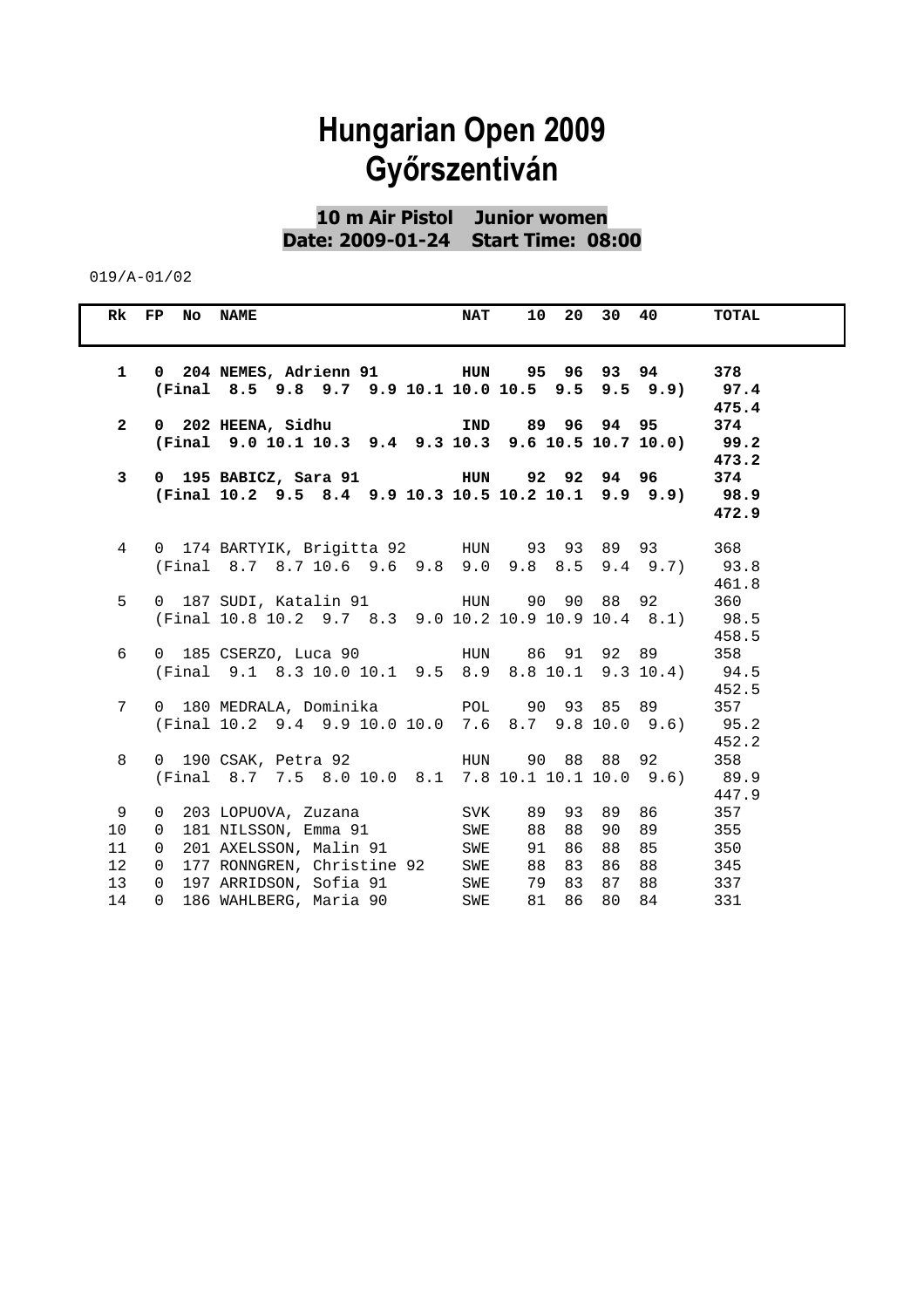**10 m Air Pistol Women Date: 2009-01-24 Start Time: 08:00** 

|                             | Rk FP No NAME                                |                                                                                                                   | <b>NAT</b> |                |                | 10 20 30          | 40                  | <b>TOTAL</b>                  |
|-----------------------------|----------------------------------------------|-------------------------------------------------------------------------------------------------------------------|------------|----------------|----------------|-------------------|---------------------|-------------------------------|
| $\mathbf{1}$                |                                              | (Final 10.0 8.3 9.5 9.0 10.6 10.2 9.5 10.4 10.0 10.5) 98.0                                                        |            |                |                |                   |                     | 383                           |
| $\mathbf{2}$                |                                              | 0 175 SHWETA, Chaudhary 1ND 94 90 95 96<br>(Final 10.3 9.4 10.0 10.3 10.6 10.0 9.5 10.6 8.6 9.5)                  |            |                |                |                   |                     | 481.0<br>375<br>98.8<br>473.8 |
| 3                           |                                              | (Final 9.4 9.5 9.5 10.7 10.5 8.6 8.9 9.6 10.4 10.0) 97.1                                                          |            |                |                |                   |                     | 373<br>470.1                  |
| $4\overline{ }$             |                                              | (Final 9.1 9.2 8.5 9.6 9.3 9.1 9.8 9.4 9.2 8.6) 91.8                                                              |            |                |                |                   |                     | 378<br>469.8                  |
| 5                           |                                              | 0 196 ANNURAJ, Singh 1ND 90 95 94 96<br>(Final 8.3 9.1 9.9 9.2 9.7 9.9 9.8 8.5 10.1 10.1) 94.6                    |            |                |                |                   |                     | 375<br>469.6                  |
| 6                           |                                              | 0 183 EISELT, Judit 88 HUN 92 94 93 96<br>(Final 8.5 10.2 9.5 9.9 9.4 10.3 10.2 8.2 10.0 8.3)                     |            |                |                |                   |                     | 375<br>94.5<br>469.5          |
| $7\overline{ }$             |                                              | 0 199 RUBY, Tomar                   IND     92   96   94   94<br>(Final 9.4 9.2 9.4 10.1 9.5 8.5 7.8 9.8 9.3 8.6) |            |                |                |                   |                     | 376<br>91.6<br>467.6          |
| 8                           |                                              | (Final 9.5 10.0 9.2 10.1 9.6 9.8 8.9 10.3 8.9 9.3)                                                                |            |                |                |                   |                     | 370<br>95.6<br>465.6          |
| 9<br>10                     | $\overline{0}$                               | 0 194 ANISA, Sayyed<br>198 MEDGYES, Timea 77                                                                      | IND<br>HUN | 90             | 91             | 91 92 96<br>93 94 | 91                  | 370<br>368                    |
| 11<br>12 <sup>°</sup><br>13 | $\mathbf 0$<br>$\Omega$<br>$\Omega$          | 182 SINDLEROVA, Ingrid<br>178 HERR, Adrienn 85<br>189 GAJANOVA, Lenka SVK                                         | SVK<br>HUN | 92<br>94<br>89 | 90<br>89<br>89 | 90<br>91          | 94<br>94 88<br>90 0 | 366<br>365<br>359             |
| 14<br>15<br>16              | $\overline{0}$<br>$\overline{0}$<br>$\Omega$ | 200 SIMEKOVA, Zuzana SVK<br>173 KUBOSKOVA, Barbora SVK<br>193 KOLLAT, Palne 53 HUN                                |            | 90<br>85<br>77 | 93<br>84       | 86 88<br>84 81 88 | 89 87               | 359<br>343<br>330             |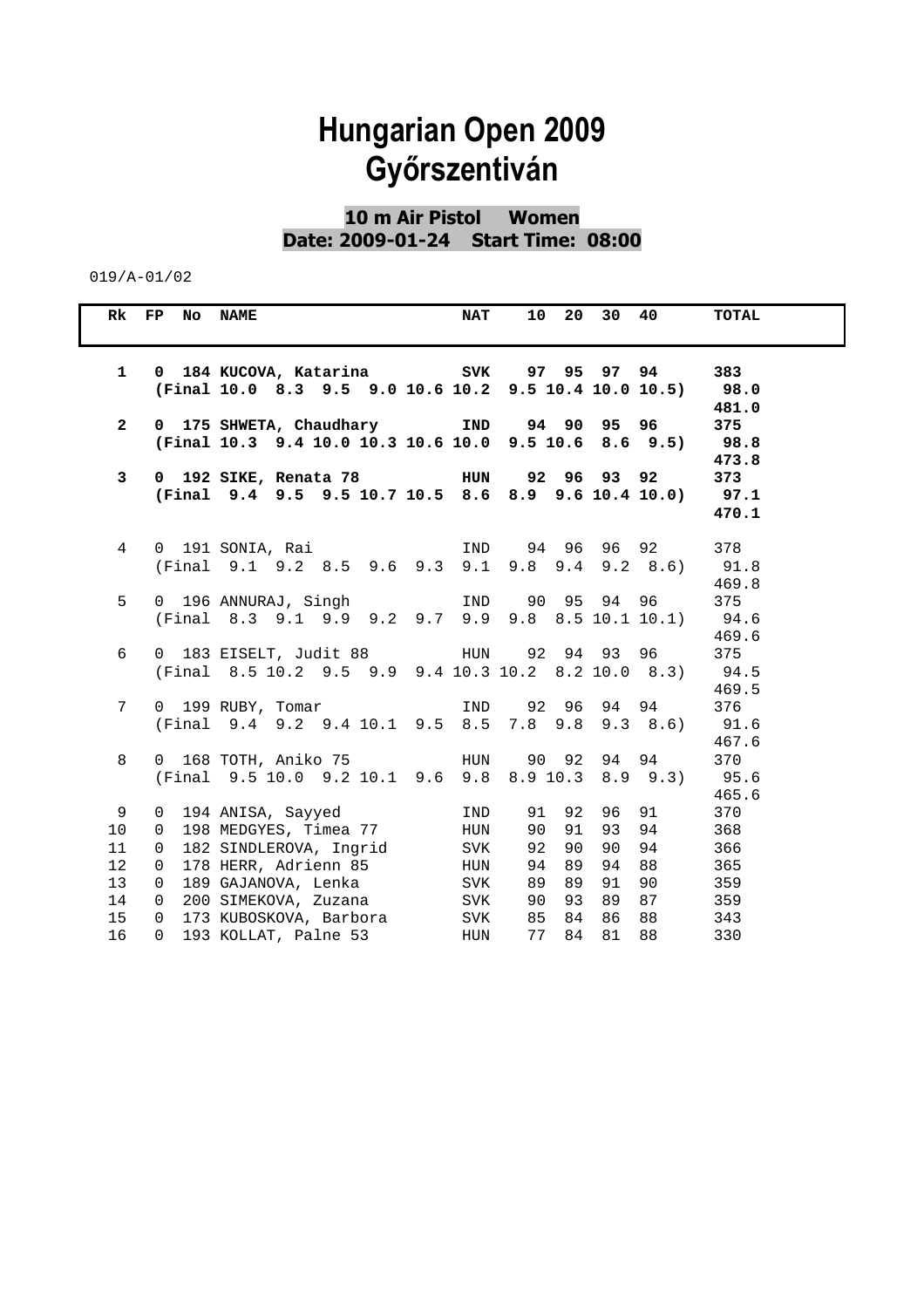**10 m Air Rifle Men Date: 2009-01-24 Start Time: 08:00** 

| Rk           | FP           | <b>NAME</b><br>No                                        | <b>NAT</b> | 20<br>10       | 30<br>40<br>60<br>50                         | TOTAL          |
|--------------|--------------|----------------------------------------------------------|------------|----------------|----------------------------------------------|----------------|
|              |              |                                                          |            |                |                                              |                |
|              |              |                                                          |            |                |                                              |                |
| $\mathbf{1}$ |              | 0 226 SIDI, Peter 78<br><b>Example 11 HUN</b>            |            | 100<br>98      | 99<br>98<br>99<br>99                         | 593            |
|              |              | (Final 10.8 10.7 10.6 10.2 10.6 10.3 10.3 10.5 10.6 9.9) |            |                |                                              | 104.5          |
| $\mathbf{2}$ |              | 0 235 KECSO, Zoltan 85                                   | HUN        | 98<br>99       | 99 98<br>99<br>98                            | 697.5<br>591   |
|              |              | (Final 10.5 9.7 9.9 10.3 10.4                            |            |                | 9.9 10.0 9.3 9.6 10.6                        | 100.2          |
|              |              |                                                          |            |                |                                              | 691.2          |
| 3            | $\mathbf{0}$ | 218 IVANYI, Laszlo 83 HUN                                |            | 9597           | 99 99 100<br>99.                             | 589            |
|              |              | (Final 9.1 9.9 10.5 10.2 9.8 9.9 10.4 10.5 9.5 10.6)     |            |                |                                              | 100.4          |
|              |              |                                                          |            |                |                                              | 689.4          |
|              |              |                                                          |            |                |                                              |                |
| 4            | $\Omega$     | 207 IMRAN, Hasan Khan           IND                      |            | 98 98          | 97 98<br>99<br>97                            | 587            |
|              |              | (Final 10.0 10.1 9.9 10.2 9.4 10.7 10.4 9.9 10.5 10.6)   |            |                |                                              | 101.7          |
|              |              |                                                          |            |                |                                              | 688.7          |
| 5            | $\Omega$     | (Final 10.1 10.7 10.0 10.7 9.2 10.2 10.2 10.1 9.9        |            | 98<br>98       | 98 98 98<br>97                               | 587            |
|              |              |                                                          |            |                | 9.7)                                         | 100.8<br>687.8 |
| 6            |              | 0 227 HARDEEP, Singh                                     | IND        | 99 95          | 99 99<br>96<br>99                            | 587            |
|              |              | (Final 10.1 10.0 10.1 9.7 10.4 10.1 9.3 10.3 10.3        |            |                | 9.3)                                         | 99.6           |
|              |              |                                                          |            |                |                                              | 686.6          |
| 7            | $\Omega$     | 238 MLINKOVICS, Tibor 83 HUN                             |            | 96<br>99       | 99<br>96<br>98<br>98                         | 586            |
|              |              | (Final 10.6 9.0 9.6 10.5 9.0                             |            | 9.9            | $9.9$ $9.4$ $10.4$<br>9.4)                   | 97.7           |
|              |              |                                                          |            |                |                                              | 683.7          |
| 8            | 0            | 208 VERES, Adam 87                                       | HUN        | 98<br>97       | 98<br>96<br>99<br>99                         | 587            |
|              |              | (Final 7.1 10.5 8.4 9.9 9.3                              |            | 9.1            | $9.7$ 10.1 $9.6$ 10.5)                       | 94.2           |
|              |              |                                                          |            |                |                                              | 681.2          |
| 9            | 0            | 176 JAKO, Csaba 72                                       | HUN        | 98<br>96       | 99<br>98<br>98<br>97                         | 586            |
| 10           | $\Omega$     | 242 HANER, Tamas 84                                      | HUN        | 97<br>96       | 96<br>99<br>97 100                           | 585            |
| 11           | 0            | 215 RAJ, Kumar                                           | IND        | 97<br>98       | 97<br>98<br>96<br>99                         | 585            |
| 12           | 0            | 222 MANOJ, Kumar                                         | IND        | 98<br>97       | 98<br>96<br>98<br>98                         | 585            |
| 13           | 0            | 233 SURENDRA, Singh Rathod                               | IND        | 97<br>98       | 97<br>99<br>96<br>97                         | 584            |
| 14           | 0            | 217 MESZAROS, Matej                                      | <b>SVK</b> | 97<br>98       | 99<br>98<br>95<br>95                         | 582            |
| 15           | 0            | 224 MARTINKA, Michal                                     | CZE        | 95<br>97       | 97<br>97<br>97<br>96                         | 579            |
| 16           | 0            | 239 SLAVKOVSKY, Michal                                   | <b>SVK</b> | 95<br>98       | 95<br>95<br>97<br>95                         | 575            |
| 17           | 0            | 220 KROLIKOWSKI, Marcin                                  | POL        | 99<br>92<br>93 | 97<br>96<br>97<br>94<br>94<br>96<br>98<br>96 | 575            |
| 18<br>19     | 0<br>0       | 229 SOMOGYI, Peter 83<br>223 REICH, Michal               | HUN        | 97<br>93<br>95 | 95<br>95<br>96<br>96                         | 574<br>570     |
| 20           | $\Omega$     | 241 SZALAI, Mihaly 72                                    | SVK<br>HUN | 92<br>96       | 97<br>97<br>93<br>95                         | 570            |
| 21           | 0            | 225 MAREK, Mraz                                          | <b>SVK</b> | 94<br>88       | 97<br>95<br>96<br>96                         | 566            |
| 22           | 0            | 188 FILKUS, Daniel                                       | <b>SVK</b> | 92<br>93       | 94<br>96<br>94<br>92                         | 561            |
| 23           | 0            | 219 JAROSLAV, Liptak                                     | <b>SVK</b> | 94<br>91       | 92<br>95<br>86<br>93                         | 551            |
| 24           | 0            | 230 JANOS, Pavel                                         | <b>SVK</b> | 92<br>92       | 92<br>89<br>91<br>91                         | 547            |
| 25           | 0            | 236 BENDEL, Michal 93                                    | <b>SVK</b> | 88<br>91       | 89<br>90<br>91<br>93                         | 542            |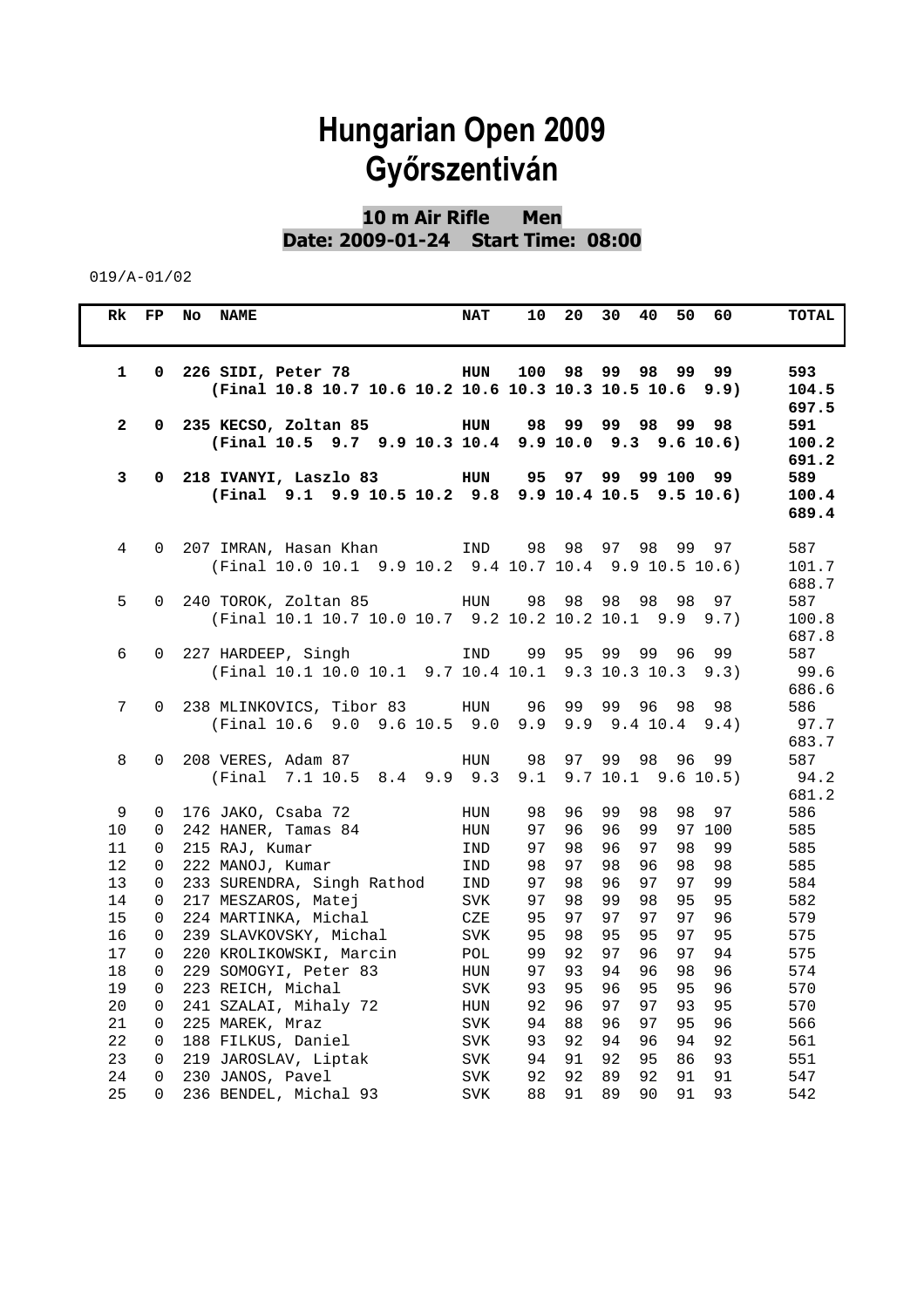**10 m Air Rifle Junior Men Date: 2009-01-24 Start Time: 08:00** 

| Rk           | FP           | No<br><b>NAME</b>                                                                             | <b>NAT</b>  | 10 | 20    | 30<br>40<br>50<br>60                             | TOTAL                         |
|--------------|--------------|-----------------------------------------------------------------------------------------------|-------------|----|-------|--------------------------------------------------|-------------------------------|
| $\mathbf{1}$ | $\mathbf{0}$ | 221 BIATOVSZKI, Mate 90 HUN<br>(Final 9.5 9.8 10.4 10.4 10.6 10.1 10.7 10.5 10.9 10.6)        |             |    | 99 98 | 98<br>98<br>98<br>99                             | 590<br>103.5<br>693.5         |
| $\mathbf{2}$ |              | 0 210 BARTOSEK, Marek 89 CZE<br>(Final 10.1 10.1 9.3 10.7 10.8 10.6 9.7 10.4 9.7              |             | 99 |       | 99 96 98 98<br>95<br>9.9)                        | 585<br>101.3<br>686.3         |
| 3            |              | 0 232 GABLI, Sandor 89<br>(Final 9.5 9.2 9.6 9.7 9.7 10.0 10.3 9.3 10.1                       | <b>HUN</b>  | 98 | 98    | 97 98 97 100<br>9.6)                             | 588<br>97.0<br>685.0          |
| 4            | $\Omega$     | 209 KANHAIYA, Babar<br>(Final 10.6 9.8 10.2 10.2 10.4 9.9 10.3 10.8 10.6 10.8)                | IND         |    |       | 95 96 95 95<br>97<br>99                          | 577<br>103.6<br>680.6         |
| 5            |              | 0 211 JOHNSSON, Emil 90<br>(Final 9.9 9.8 9.7 9.4 9.9 10.2                                    | SWE         | 94 | 99    | 98<br>98<br>94<br>98<br>$9.3$ $9.4$ $9.7$ $10.5$ | 581<br>97.8<br>678.8          |
| 6            | $\Omega$     | 216 CHRISTENSSON, Johan 91 SWE 97 97<br>(Final 9.1 10.1 10.0 9.8 10.3 9.5 9.7 10.0 10.5 10.5) |             |    |       | 96 95 96<br>95                                   | 576<br>99.5                   |
| 7            |              | 0 118 RIMOVSZKI, David 92<br>(Final 9.2 10.2 9.4 10.1 9.4 8.6 10.6 10.1 10.0                  | HUN         | 97 | 92    | 98<br>98<br>96<br>96<br>9.8)                     | 675.5<br>577<br>97.4<br>674.4 |
| 8            | $\Omega$     | 116 PAPICS, Balint 92<br>(Final 8.5 8.8 10.1 9.8 10.5                                         | HUN         |    | 96 97 | 95<br>96 97<br>95<br>$9.1$ 10.6 8.0 9.5 10.1)    | 576<br>95.0<br>671.0          |
| 9            | 0            | 234 BENDEL, Vratko 92                                                                         | <b>SVK</b>  | 97 | 97    | 99<br>93<br>94<br>94                             | 574                           |
| 10           | 0            | 214 KAPAS, Istvan 92                                                                          | HUN         | 96 | 94    | 95<br>97<br>94<br>96                             | 572                           |
| 11           | 0            | 213 SUNDSTROM, Joakim 91                                                                      | SWE         | 94 | 93    | 94<br>98<br>96<br>96                             | 571                           |
| 12           | 0            | 231 KARLSSON, Niklas 90                                                                       | SWE         | 95 | 94    | 96<br>94<br>96<br>96                             | 571                           |
| 13           | 0            | 179 RUSHAD, Damania                                                                           | IND         | 94 | 93    | 97<br>97<br>95<br>95                             | 571                           |
| 14           | 0            | 212 BIBASWAN, Gangulee                                                                        | IND         | 98 | 94    | 97<br>93<br>95<br>94                             | 571                           |
| 15           | 0            | 237 ENKSSON, Spannar Mats 91                                                                  | SWE         | 97 | 97    | 96<br>93<br>95<br>93                             | 571                           |
| 16           | 0            | 114 DESHE, Niv 93                                                                             | ISR         | 93 | 95    | 96<br>95<br>96<br>95                             | 570                           |
| 17           | 0            | 117 SIMON, Akos 89                                                                            | ${\tt HUN}$ | 89 | 92    | 97<br>95<br>94<br>91                             | 558                           |
| 18           | 0            | 115 GERON, Almog 95                                                                           | ISR         | 93 | 86    | 95<br>92<br>88<br>90                             | 544                           |
| 19           | 0            | 132 ZAROR, Yogev 93                                                                           | ISR         | 90 | 94    | 89<br>85<br>88<br>93                             | 539                           |
| 20           | 0            | 228 JANOS, Pavol 92                                                                           | <b>SVK</b>  | 80 | 86    | 85<br>88<br>91<br>93                             | 523                           |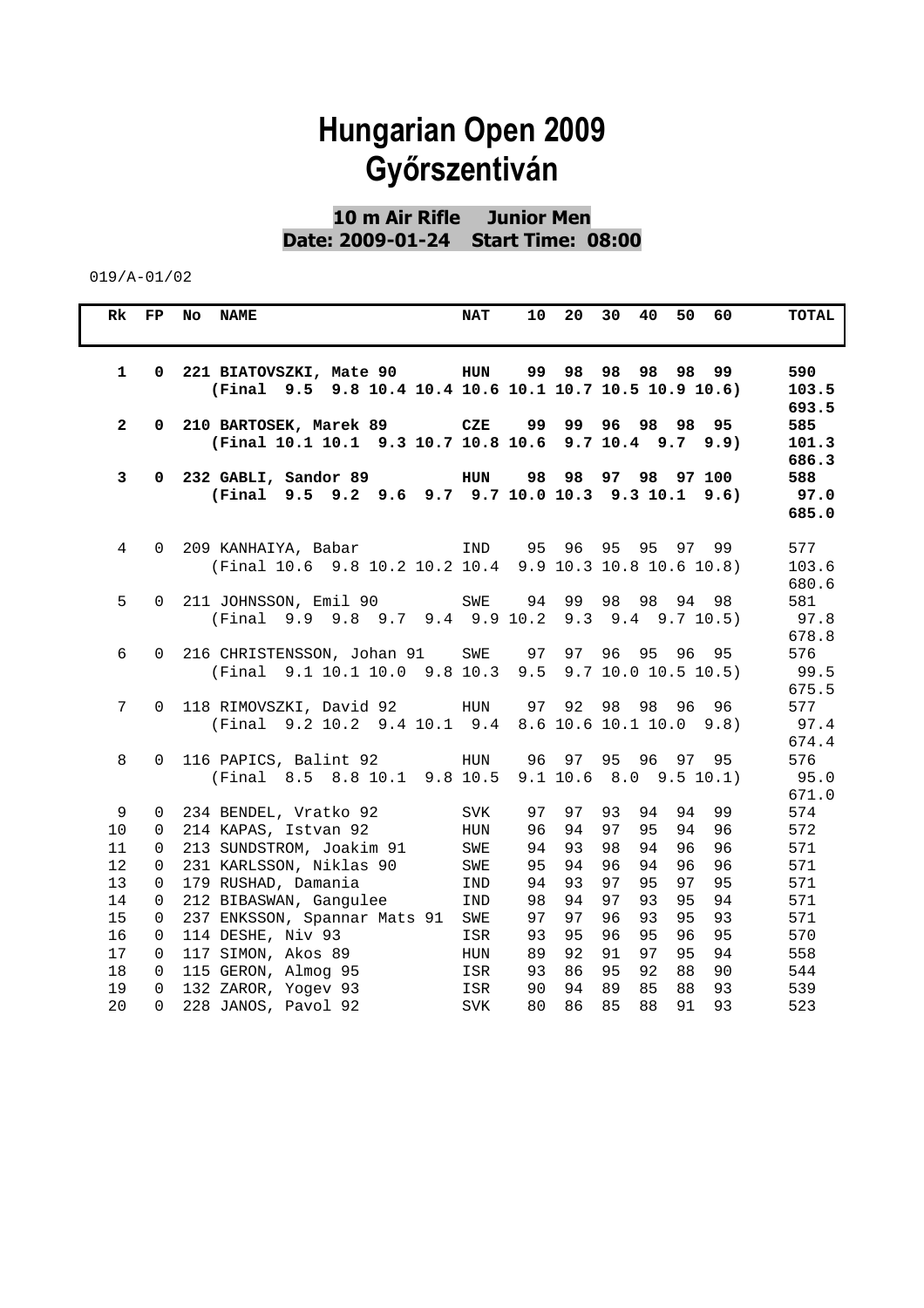**10 m Air Rifle Junior women Date: 2009-01-24 Start Time: 08:00** 

|                 | Rk FP No NAME               |                                                                                                     | <b>NAT</b> |                 |          | 10 20 30 40 |              | TOTAL      |
|-----------------|-----------------------------|-----------------------------------------------------------------------------------------------------|------------|-----------------|----------|-------------|--------------|------------|
|                 |                             |                                                                                                     |            |                 |          |             |              |            |
| $\mathbf{1}$    |                             | 29  270  AYONIKA, Paul           IND     98  98  99  100                                            |            |                 |          |             |              | 395        |
|                 |                             | (Final 10.2 10.2 10.0 10.4 10.4 10.8 9.9 10.6 10.2 10.2)                                            |            |                 |          |             |              | 102.9      |
|                 |                             |                                                                                                     |            |                 |          |             |              | 497.9      |
| $\mathbf{2}$    |                             | 0 108 VERES, Kata 91 100 HUN 97 97 99 100                                                           |            |                 |          |             |              | 393        |
|                 |                             | (Final 10.6 10.5 10.3 10.3 9.9 10.6 10.1 10.4 10.4 10.4)                                            |            |                 |          |             |              | 103.5      |
|                 |                             |                                                                                                     |            |                 |          |             |              | 496.5      |
| 3               |                             | 24 265 NEHA, Sapte                                                                                  | IND        |                 |          |             | 96 100 99 98 | 393        |
|                 |                             | (Final 9.6 9.6 9.5 9.9 10.4 10.4 10.7 10.2 10.7 10.7)                                               |            |                 |          |             |              | 101.7      |
|                 |                             |                                                                                                     |            |                 |          |             |              | 494.7      |
| 4               |                             |                                                                                                     |            |                 |          |             |              | 392        |
|                 |                             | 0 110 BIATOVSZKI, Mira 92 HUN 100 97 96 99<br>(Final 9.8 10.0 9.8 10.8 9.6 10.2 10.6 10.2 10.8 9.4) |            |                 |          |             |              | 101.2      |
|                 |                             |                                                                                                     |            |                 |          |             |              | 493.2      |
| 5               |                             | 0 102 BLOM, Karin 90 SWE                                                                            |            | 98              |          |             | 99 96 96     | 389        |
|                 |                             | (Final 10.5 10.2 10.5 10.1 10.7 10.0 10.2 10.3 10.2 10.2)                                           |            |                 |          |             |              | 102.9      |
|                 |                             |                                                                                                     |            |                 |          |             |              | 491.9      |
| 6               |                             | 0 109 KARMACSI, Ildiko 89 HUN 98 96 98                                                              |            |                 |          |             | 97 —         | 389        |
|                 |                             | (Final 9.9 10.5 10.4 10.2 10.8 9.8 10.2 9.7 10.4 10.8)                                              |            |                 |          |             |              | 102.7      |
|                 |                             |                                                                                                     |            |                 |          |             |              | 491.7      |
| 7               |                             | 9 250 SAKER, Hanna                                                                                  |            | SWE 98 96 97 97 |          |             |              | 388        |
|                 |                             | (Final 9.7 10.1 10.6 10.7 9.4 10.1 10.1 9.9 10.6 9.6)                                               |            |                 |          |             |              | 100.8      |
|                 |                             |                                                                                                     |            |                 |          |             |              | 488.8      |
| 8               |                             | 23 264 OLOFSSON, Louise SWE                                                                         |            |                 |          |             | 97 98 96 97  | 388        |
|                 |                             | (Final 10.1 9.5 10.8 10.7 9.7 9.6 9.7 10.9 10.0 9.2)                                                |            |                 |          |             |              | 100.2      |
|                 |                             |                                                                                                     |            |                 |          |             |              | 488.2      |
| 9               |                             | 37 278 ANU, Tomar 89                                                                                | IND        | 98              |          |             | 96 93 96     | 383        |
| 10 <sup>°</sup> | $\overline{\mathbf{0}}$     | 103 JAKOBSSON, Veronica 91 SWE                                                                      |            | 96              | 97       | 96          | 94           | 383        |
| 11              | 30                          | 271 JOHANSSON, Lotten                                                                               | SWE        | 93              | 97       | 95          | 96           | 381        |
| 12              | $\mathbf{0}$                | 106 REGEV, Hadar 93                                                                                 | ISR        | 90              | 99       | 95          | 96           | 380        |
| 13              | $\mathbf{0}$                | 104 LARSSON, Emelie 90<br>101 BERGDAHL, Sara 90                                                     | SWE        | 95              | 95       |             | 96 94<br>95  | 380        |
| 14<br>15        | $\mathbf{0}$<br>$\mathbf 0$ | 112 SZIJJ, Katinka 93                                                                               | SWE<br>HUN | 94<br>93        | 96<br>96 | 94<br>94 95 |              | 379<br>378 |
| 16              | $\overline{0}$              | 111 SZIJJ, Kamilla 94                                                                               | HUN        | 93              | 93       | 96          | 95           | 377        |
| 17              | 13                          | 254 NORDVALL, Erika                                                                                 | SWE        | 95              | 94       |             | 95 93        | 377        |
| 18              | $\overline{0}$              | 105 NILSSON, Madeleine 90 SWE                                                                       |            | 97              |          |             | 91 98 91     | 377        |
| 19              | 38                          | 279 HANSEN, Viktoria 91                                                                             | SWE        | 95              |          | 92 94       | 94           | 375        |
| 20              |                             | 0 113 VARGA, Vivienn 91                                                                             | HUN        |                 |          | 94 95 90 94 |              | 373        |
| 21              | 36                          | 277 RAMSTROM, Rebecha                                                                               | SWE        | 94              | 97       | 91          | 91           | 373        |
| 22              | 35                          | 276 PREETI, Tomar                                                                                   | IND        | 91              | 90       | 96          | 93           | 370        |
| 23              | $\overline{0}$              | 107 BEN HEFER, Naomi 88                                                                             | ISR        | 93              | 94       | 89          | 93           | 369        |
| 24              | 20                          | 261 BASTH, Johanna                                                                                  | SWE        | 88              | 93       | 91          | 96           | 368        |
| 25              | 17                          | 258 SVENSSON, Jessie                                                                                | SWE        | 89              | 94       | 89          | 92           | 364        |
| 26              | 0                           | 205 HORNA, Bibiana                                                                                  | SVK        | 92              | 92       | 88          | 92           | 364        |
| 27              | 0                           | 206 MIKULOVA, Zuzana                                                                                | <b>SVK</b> | 86              | 86       | 83          | 89           | 344        |